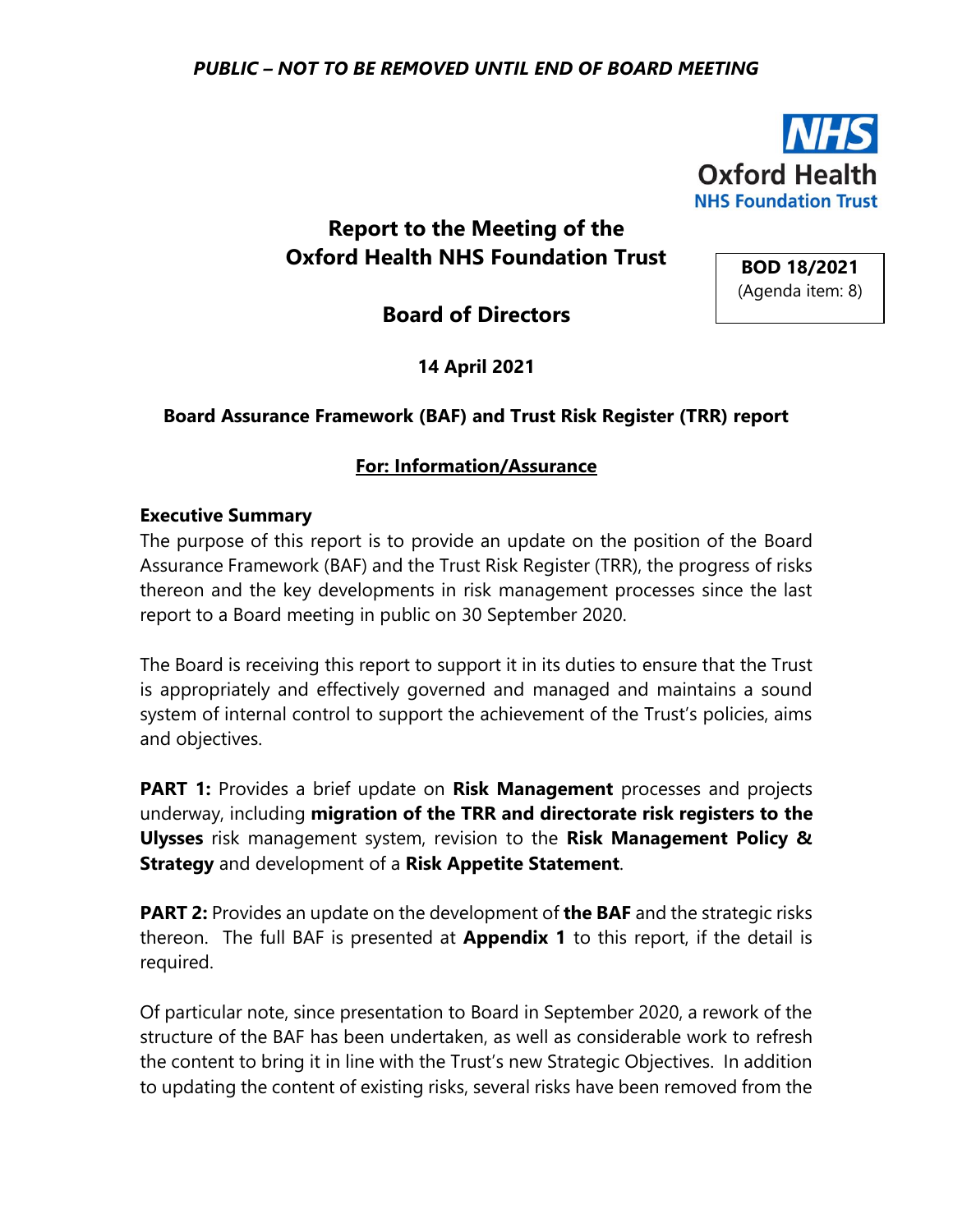BAF (8), and a number of new risks added (6). Meetings were undertaken with Executive Owners (and, in some cases, Heads of Service/Service Directors) individually and the Executive Team collectively to facilitate these changes.

**PART 3:** Provides an update on the development of the operational (and Covid-19 specific) risks on **the TRR**. The TRR is presented at *confidential* **Appendix 2**  (available in the *Private Reading Room*), if further detail is required. Risks on the TRR are continuously reviewed and refreshed, presented to Board Committees, and a process of bi-monthly meetings to review risks with their respective executive owners was commenced in March 2021.

# **Governance Route/Escalation Process**

The BAF & TRR were last reported to a Board meeting in public on 30 September 2020. Committees and meetings which have since considered this item are as follows:

| <b>Date</b> | <b>Committee / meeting</b>               |
|-------------|------------------------------------------|
| 14/10/20    | People, Leadership & Culture Committee   |
| 11/11/20    | <b>Quality Committee</b>                 |
| 07/12/20    | Executive Management Committee (EMC)     |
| 09/12/21    | <b>Audit Committee</b>                   |
| 25/01/21    | Executive directors' 'deep dive' session |
| 11/02/21    | Executive directors' 'deep dive' session |
| 18/02/21    | People, Leadership & Culture Committee   |
| 24/02/21    | <b>Audit Committee</b>                   |
| 01/03/21    | Executive Management Committee (EMC)     |

# **Recommendation**

The Board is invited to:

- 1) note the report, supporting Appendix 1, and confidential material (Appendix 2) in the Reading Room; and
- 2) confirm whether it is assured that the key strategic and operational risks to the Trust are being appropriately and robustly managed.

| Author(s) and Title(s): | Hannah Wright, Risk Manager,                                              |
|-------------------------|---------------------------------------------------------------------------|
|                         | Neil McLaughlin, Trust Solicitor and Risk Manager,                        |
|                         | <b>Hannah Smith, Assistant Trust Secretary.</b>                           |
|                         | Lead Eugenting Divertory Varm, Demore, Divertory of Corporate Affaire and |

**Lead Executive Director: Kerry Rogers, Director of Corporate Affairs and Company Secretary**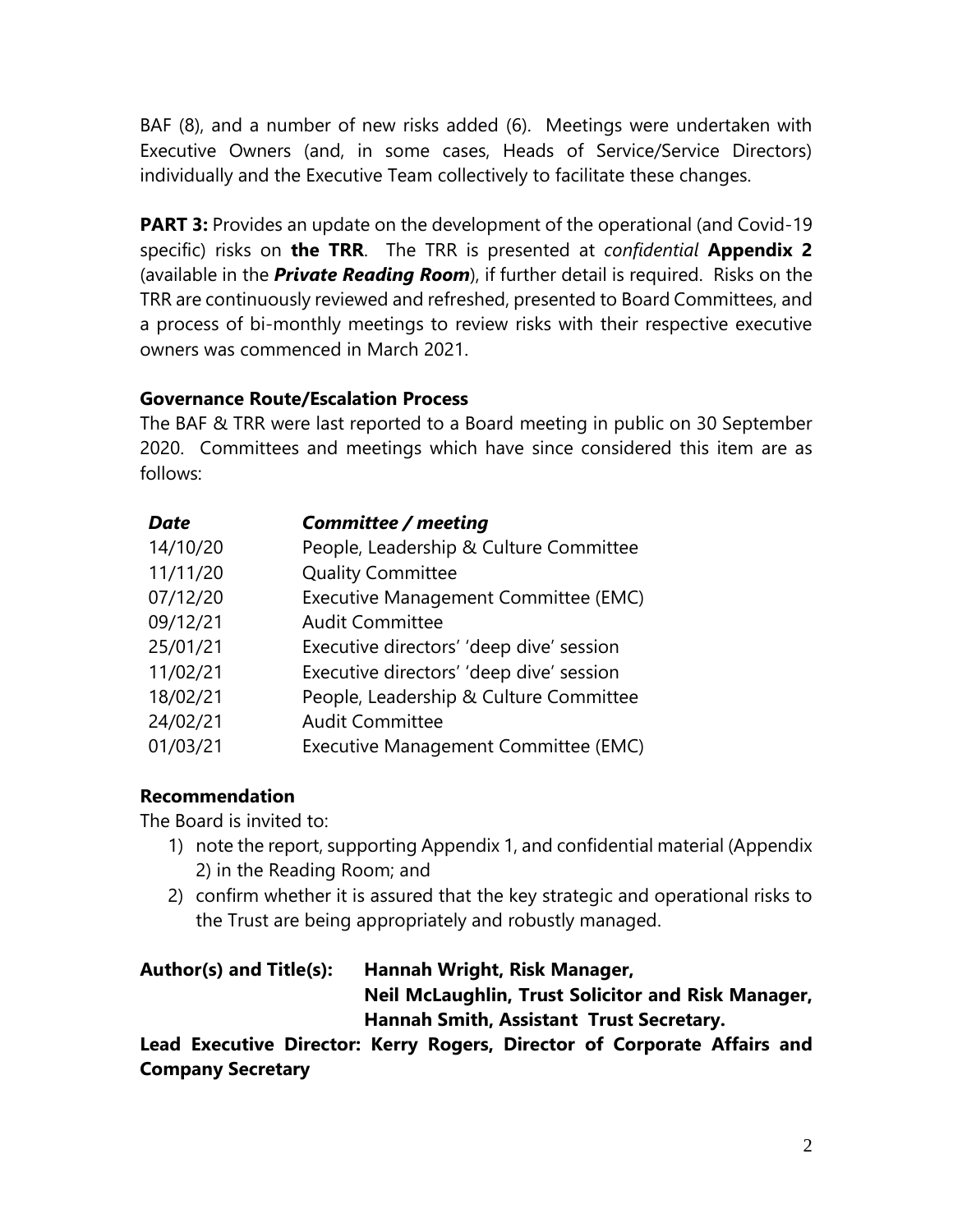- *1. A risk assessment has been undertaken around the legal issues that this report presents and there are no issues that need to be referred to the Trust Solicitors*
- *2. Strategic Objectives/Priorities – this report relates to or provides assurance and evidence against the following Strategic Objective(s)/Priority(ies) of the Trust* 
	- *1) Quality - Deliver the best possible clinical care and health outcomes*
	- *2) People - Be a great place to work*
	- *3) Sustainability – Make best use of our resources and protect the environment*
	- *4) Research and Education – Become a leader in healthcare research and education*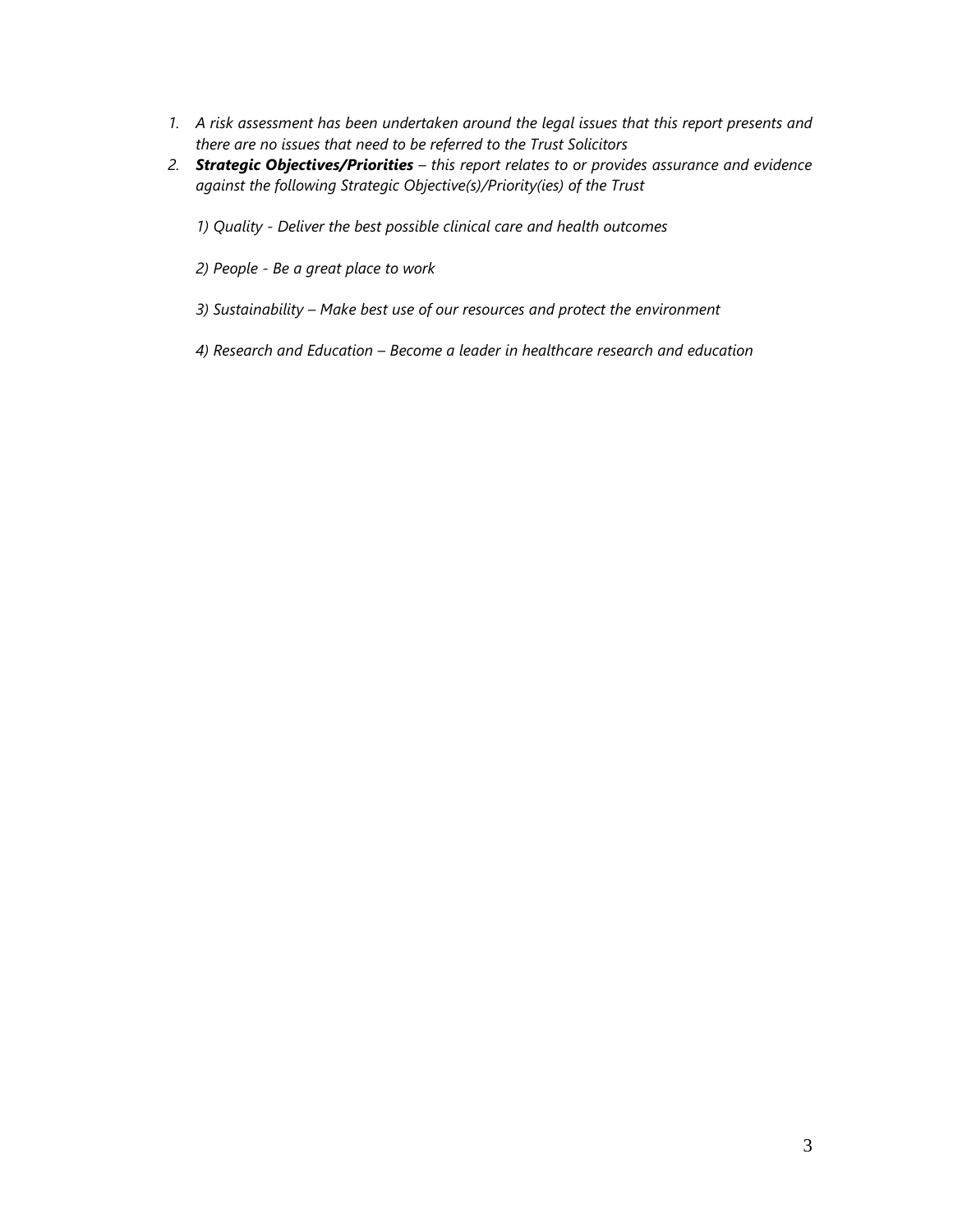#### **PART 1: Risk Management**

#### **Introduction**

The BAF and TRR are managed within the Office of the Director of Corporate Affairs & Company Secretary. Since September 2020, an additional and dedicated resource, in the form of a temporary risk manager, has been available. The availability of this additional resource has advanced development of our risk management function and supported further automation and centralisation of risk registers (i.e. including BAF, TRR and other risk registers).

Projects currently underway include:

- generally maintaining and managing the BAF and TRR;
- widening the number of committees which maintain a risk-register/BAF review as a standing agenda item (with all TRR & BAF risks now assigned a monitoring committee);
- working to develop actions for all risks on the TRR which are not yet at target level in order to progress towards achieving target level;
- migrating directorate and some service-level risk registers to Ulysses. Migration of the Community Directorate Risk Register was completed in March 2021;
- revising the Risk Management Strategy and Policy; and
- facilitating discussions by the Board about its risk appetite and tolerance.

Anticipated next steps, subject to resource:

- work with the Board further to establish its risk appetite and tolerance (and potentially create a Risk Appetite Statement);
- continue the project to refresh the BAF and to maintain it via a programme of review, with all risks to be reviewed by executive owners at least quarterly;
- migrate the directorate level risk registers of Oxon BSW Mental Health and Buckinghamshire Mental Health to Ulysses. Individual discussions are needed with specialist services regarding migration of its risk registers. Reporting functionality has already been developed with Ulysses and directorate governance leads for directorate risk register reporting;
- to determine the benefits of adding team/locality/service line risk registers, and the BAF, to Ulysses; and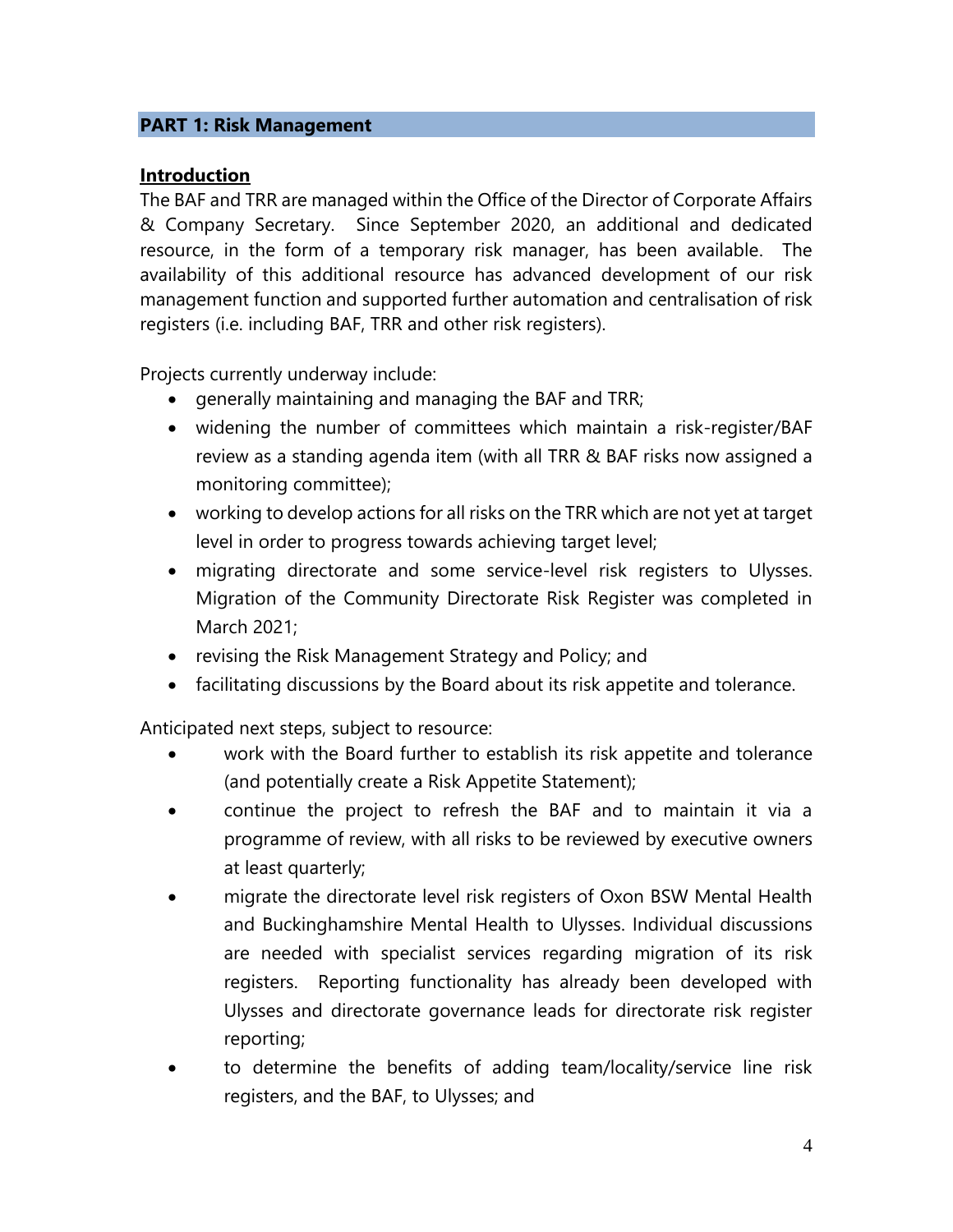• to use the migration programme as an opportunity to re-visit risk management training.

### **Risk Management Strategy and Policy**

The Risk Management Strategy and Policy falls due for revision in 2021. Work to revise this policy and strategy is underway. It is anticipated that this will be put to the Quality Committee for consideration and approval in May 2021.

#### **Risk Appetite and Risk Appetite Statement**

The Trust's approach to formulating and agreeing its risk appetite and tolerance was discussed at a Board Seminar on 10 March 2021 (in addition to consideration at Audit Committee on 12 December 2020 & 24 February 2021). Further Board workshop time would be required to determine the Trust's risk appetite and tolerance, and the merits of presenting this by way of a formal Risk Appetite Statement.

#### **PART 2: Board Assurance Framework (BAF)**

#### **Actions taken since last review**

The Board last reviewed the BAF in a Board meeting in public on 30 September 2020. The following actions in relation to the BAF have been undertaken since that date:

- a full restructuring of the BAF in order to present it in a new format (Appendix 1). This new format has evolved in response to feedback from members of the Executive and others;
- a detailed review, with Executive Owners, of *most* of the risks on the BAF (the process of review continues). This has resulted in the removal of 8 risks (detailed below), and risks remaining have been updated, refreshed and risk ratings considered;
- the addition of 6 new risks (detailed below); and
- creation of a *BAF Amendment Log* to track substantive changes to the BAF for audit purposes.

# **BAF Purpose**

The **BAF sets out the strategic risks** (whilst the Trust Risk Register, or 'TRR', sets out the operational risks) **to the Trust achieving its identified long-term Strategic Objectives**. The BAF underpins the statutory requirement to produce an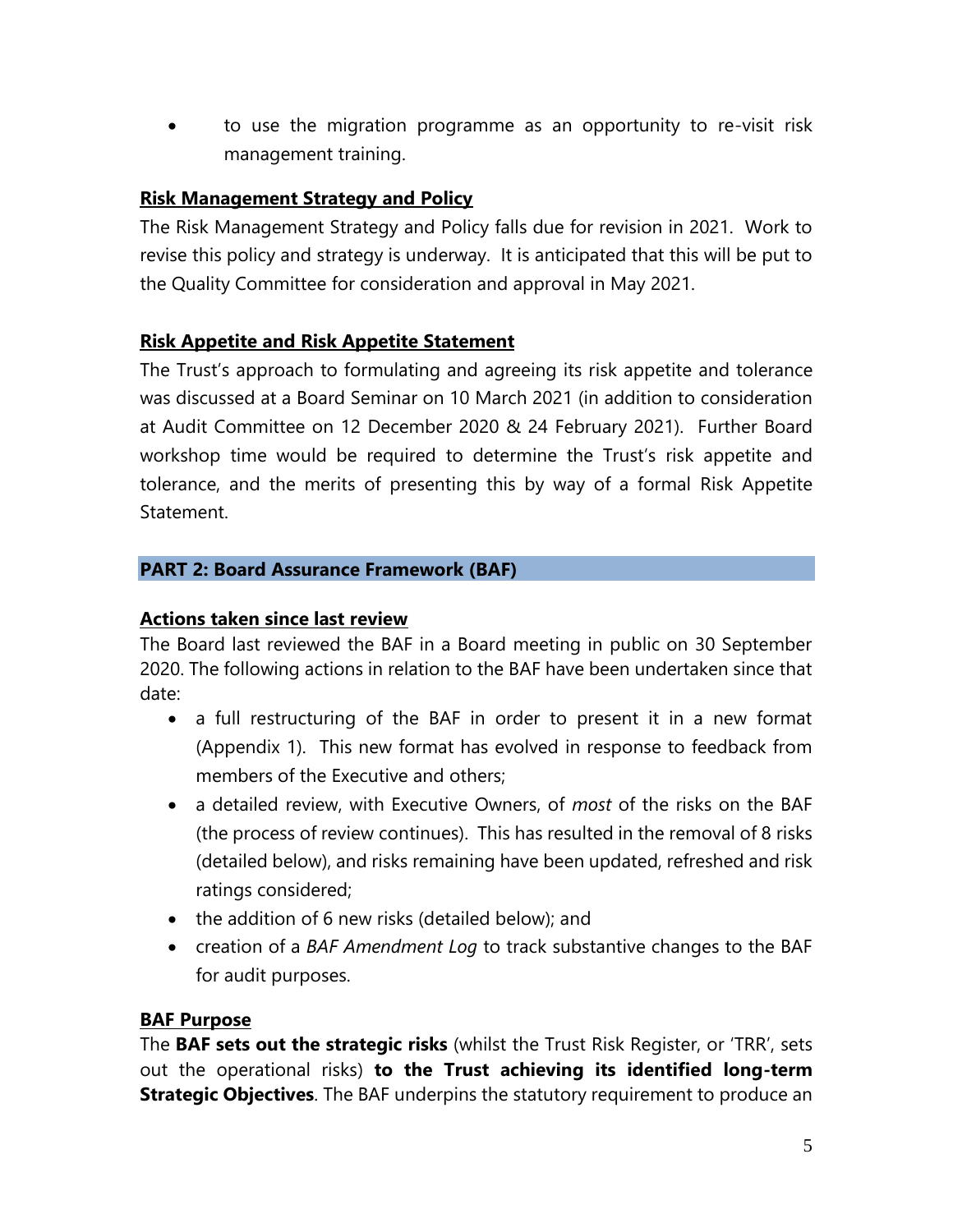Annual Governance Statement which confirms that the Trust is appropriately and effectively governed and managed and maintains a sound system of internal control to support the achievement of the Trust's policies, aims and objectives. The BAF also informs the Trust's strategic development and annual business planning processes.

The BAF forms the key document for the Board in ensuring principle strategic risks are controlled, that the effectiveness of the key controls has been assured, and that there is sufficient evidence to support the Annual Governance Statement.

# **BAF format**

The previous BAF format was first used in September 2013 and continued to evolve with the input and assistance of the Audit Committee and in accordance with best practice. Nevertheless, the format, weight of content, and volume of detail included in the BAF, previously presented in an Excel Spreadsheet, had evolved to such a point that it had become difficult to read and somewhat cumbersome to work with.

As such, a new format for the BAF has been developed, with the ambition that this represents a more accessible and user-friendly document, which will encourage engagement, from which key information can be more readily extracted, and to which updates can be more readily made.

It is stressed that no fields of data have been lost from those included in the previous structure of the BAF. As such, there has been no loss of content available to the reader and it still accords with best practice.

New fields have been added, including:

- Date risk added to BAF;
- Date of last review and date of next review;
- Target date by which target risk rating is to be achieved;
- Indicator for direction of risk movement;
- Splitting of 'assurances' into levels: Level 1 (reassurance), Level 2 (internal assurance) and Level 3 (external assurance).

The above have been included with the aim to achieve better oversight of progress, movement and frequency of review of the BAF risks, as well as to present a clearer picture of the quality of assurance.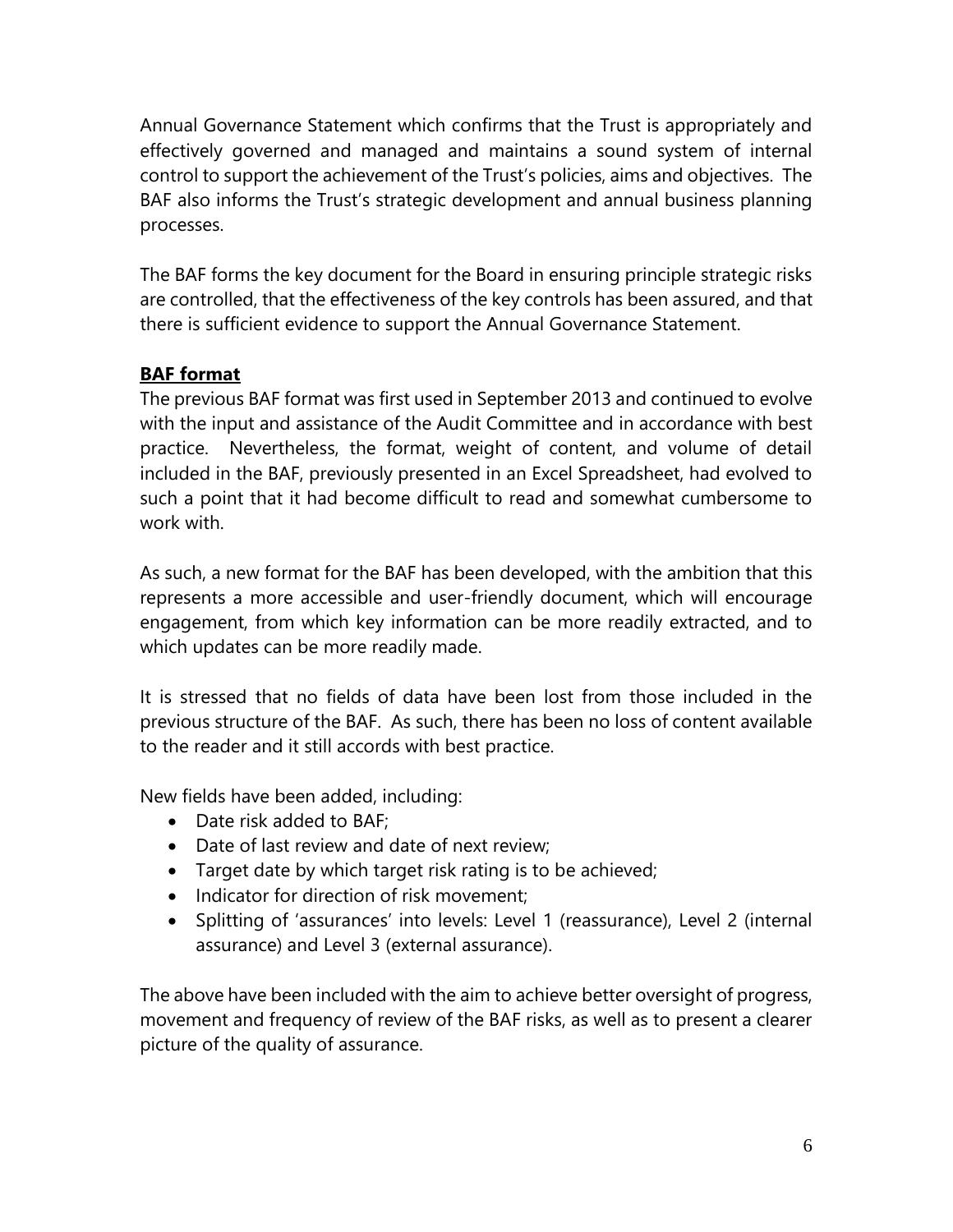It is anticipated that the BAF may evolve further to include indicators as to whether there is positive, neutral or negative assurance as regards the efficacy of controls and mitigations (for example by reference to performance against mandated targets and/or new strategic Objective Key Results).

### **BAF alignment to the Trust's new Strategic Objectives (SOs)**

The Trust has recently approved the new five-year Trust Strategy. Four new SOs have been set out, focused on the themes of: Quality; People; Sustainability; and Research & Education. The four new SOs in full are:

- *1. Deliver the best possible care and outcomes;*
- *2. Be a great place to work;*
- *3. Make the best use of our resources and protect the environment;*
- *4. Become a leader in healthcare research and education.*

The new format of the BAF aligns with these new SOs.

The removal of 8 risks from, and addition of 6 new risks to, the BAF reflects, in part, the change in the Trust's focus and strategic ambitions.

#### **BAF Processes**

Named lead executive directors are responsible for specific BAF risks and the completeness and reliability of BAF controls, assurances and the data upon which assurances are based. From March 2021 onwards, bi-monthly meetings are taking place with executive leads and the Trust Solicitor & Risk Manager and/or Risk Manager to review BAF (and TRR) risks. Each BAF risk will be reviewed with its executive lead at least quarterly.

The BAF and its development processes are, and have historically been, reviewed throughout the year by the Executive and senior managers, the Quality Committee, the Audit Committee and the Board of Directors. The BAF is reported at Board meetings in public.

BAF risks are now assigned a monitoring committee, which will mean BAF risks being routinely reviewed in a wider number of Board Committees, including Finance & Investment Committee, the Mental Health Act Committee, and the People Leadership and Culture Committee.

Recent Board Committee and Executive reviews of the BAF are detailed in the 'Governance Route' subsection of the Executive Summary of this report, above (p. 2).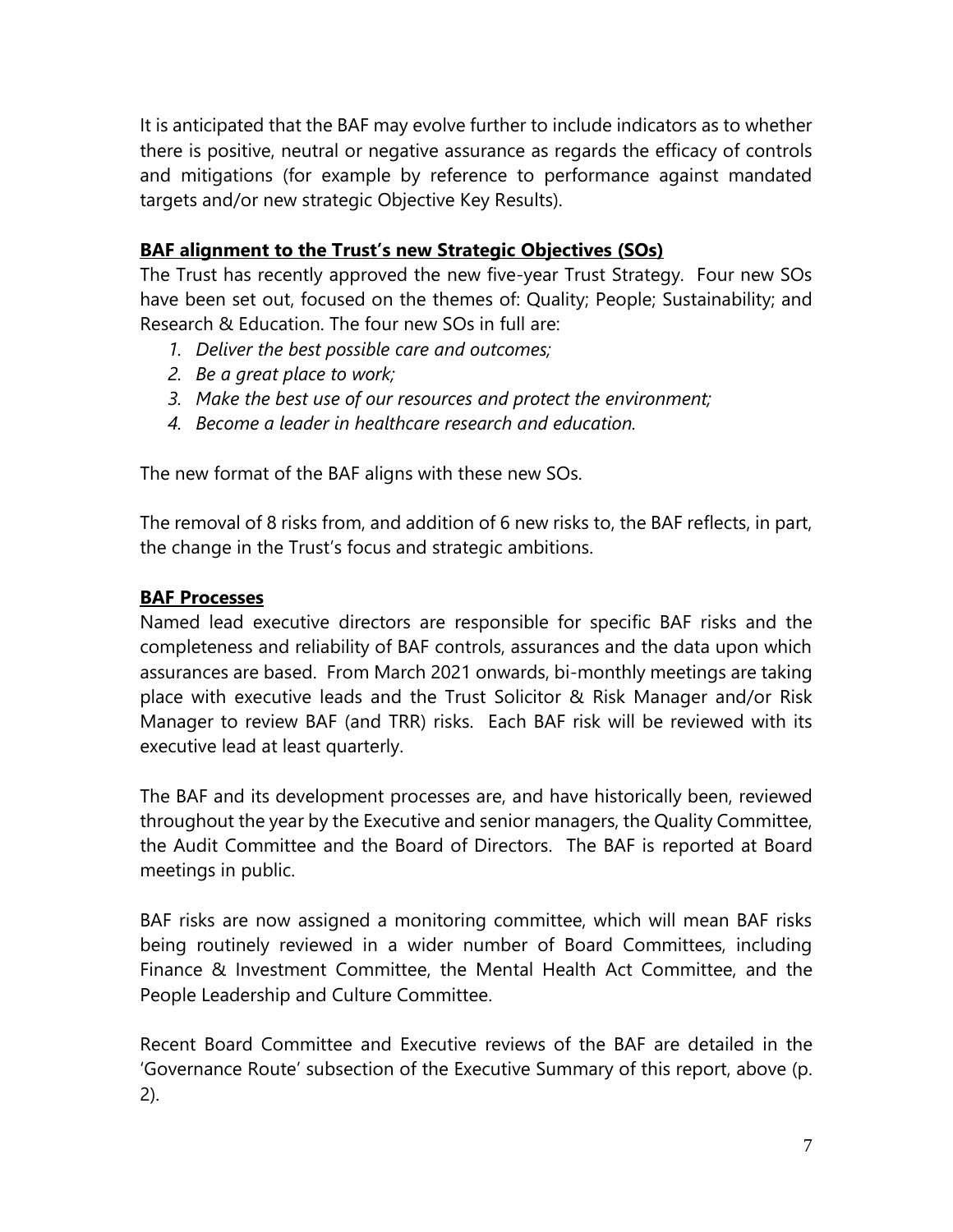### **'Red' risks on the BAF**

The following BAF risks are rated as extreme risks with current risk ratings exceeding 15:

**1.6** – *demand and capacity* – this risk formed the subject of lengthy discussion at an Executive risk registers 'deep-dive' on 11 February 2021, and prompted an action that there would be a further meeting to review this issue in detail (currently arranged for 8 April 2021);

**2.1** – *workforce planning*;

**2.2** – *recruitment & retention*;

**3.1** - *Failure of the Health and Social Care Place Based, Integrated Care Systems and Provider Collaboratives in which we work to act together to deliver integrated care, maintain financial equilibrium and share risk responsibly;*

These three risks remain outstanding for detailed review. Risk ratings may change upon review, and detail of controls, assurances, gaps and actions will undoubtedly be amended and updated. Operational pressures on the Executive Owners in the preceding months have been such that planned meetings and works to review these specific BAF risks were not able to proceed as swiftly as hoped. Risks 2.1 & 2.2 were intended for review in a HR Senior Managers' meeting, which was delayed as a result of the departure of the Director of HR. Review of risk 3.1 currently sits on the Executive owner's work plan.

**3.4** – *failure to deliver financial plan* - though rated as an extreme risk, this risk is being managed at target level. The risk is tightly controlled and monitored routinely by Finance and Investment Committee and the Board.

# **Risk Movement (BAF)**

The following BAF risks have been subject to a **change in risk rating** since last review by the Audit Committee:

- **↓ 3.2** *Failure to manage governance of external partners effectively* risk rating reduced from 12 to 9 and is now at target level – risk reduction reflects considerable work undertaken recently in establishing the Trust's Partnership Standard and centralising oversight of partnership relationships and governance;
- **↑ 3.11** R*isk of extensive amount of business solutions residing in a single data centre* - risk rating increased from 8 to 12, though increase was to rectify historic underscoring, rather than an actual increase in risk. An alternative Data Centre solution has been identified and migration is expected in around June/July 2021. It is anticipated that this risk will be managed to target level and closed by August 2021.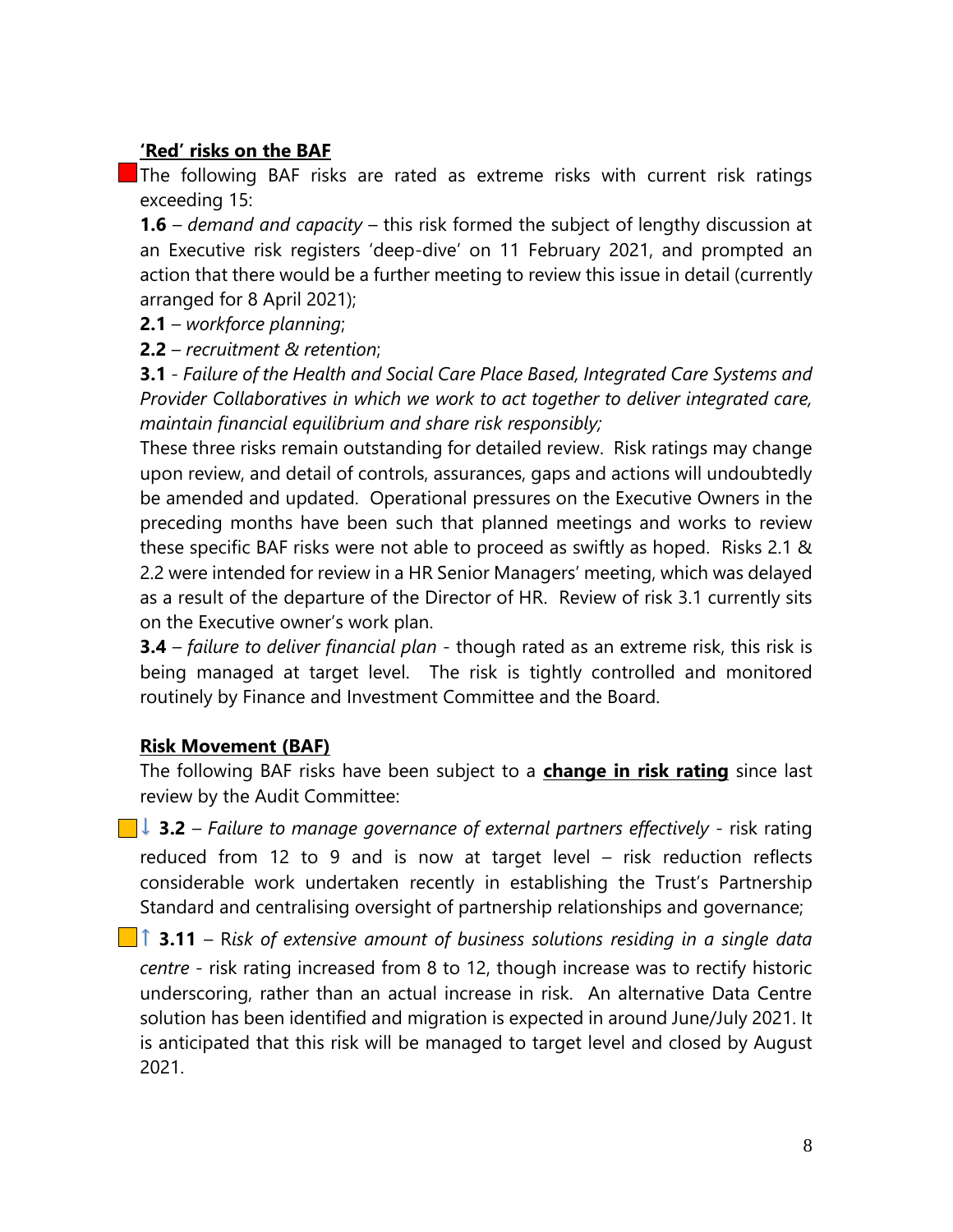Six **new risks** have been added or are proposed as follows:

**1.7** – *Risk re. pandemic* (risk title/description TBC);

**2.4** - *Failure to develop and maintain our culture in line with Trust values, including: promoting equality, diversity & inclusivity; prioritising the health, safety & wellbeing of staff; and fostering a culture of learning & development* (risk title/description TBC)*;*

**3.12** - *Failure to maintain adequate business continuity and emergency planning arrangements in order to sustain core functions and maintain the delivery of safe and effective services during a wide-spread and sustained emergency or incident;*

**3.13** *- A failure to take reasonable steps to minimise the Trust's adverse impact on the environment, maintain and deliver a Green Plan, and maintain improvements in sustainability in line with national targets, the NHS Long Term Plan and 'For a Greener NHS' ambitions (net zero carbon by 2040);*

**4.2** *- A failure to maintain an offering of attractive, varied and high quality education opportunities for staff* (risk title/description TBC)*;*

**4.3** *- risk re. research information sharing and opt-out system (risk title/description* TBC)*;*

These new risks are in varying degrees of development and/or approval at present (with current wording of 1.7, 2.4, and 4.2 very much working drafts).

The following (former) BAF risks have been **removed from the BAF**:

**1.2** – *Failure of service models to deliver an integrated care pathway –* whilst acknowledged that delivery an integrated care pathway remains important to delivering quality and effective care, no longer felt to be a key risk, especially within the context of new ways of working within Integrated Care Systems and Provider Collaboratives (see related BAF risk 3.1);

**1.4** *– Failure to ensure patients and carers are involved in care* – issues adequately addressed by / duplicate of related BAF risk 1.1;

**1.7** – *Estate and facilities being unsuitable, unfit for purpose or used inefficiently -*  Operational risk relating to Trust's estate remaining fit for purpose remains open on the Trust Risk Register (TRR 1012);

**3.3** – *If the Trust does not proactively engage with its Governors, membership, patients and the wider public then this may compromise its ability to listen and respond to feedback, involve stakeholders proactively and communicate effectively and transparently –* No longer considered to be to be a key issue in line with new strategic objectives. Some live issues (re. governor and FT member engagement) carried over to related BAF risk 3.6;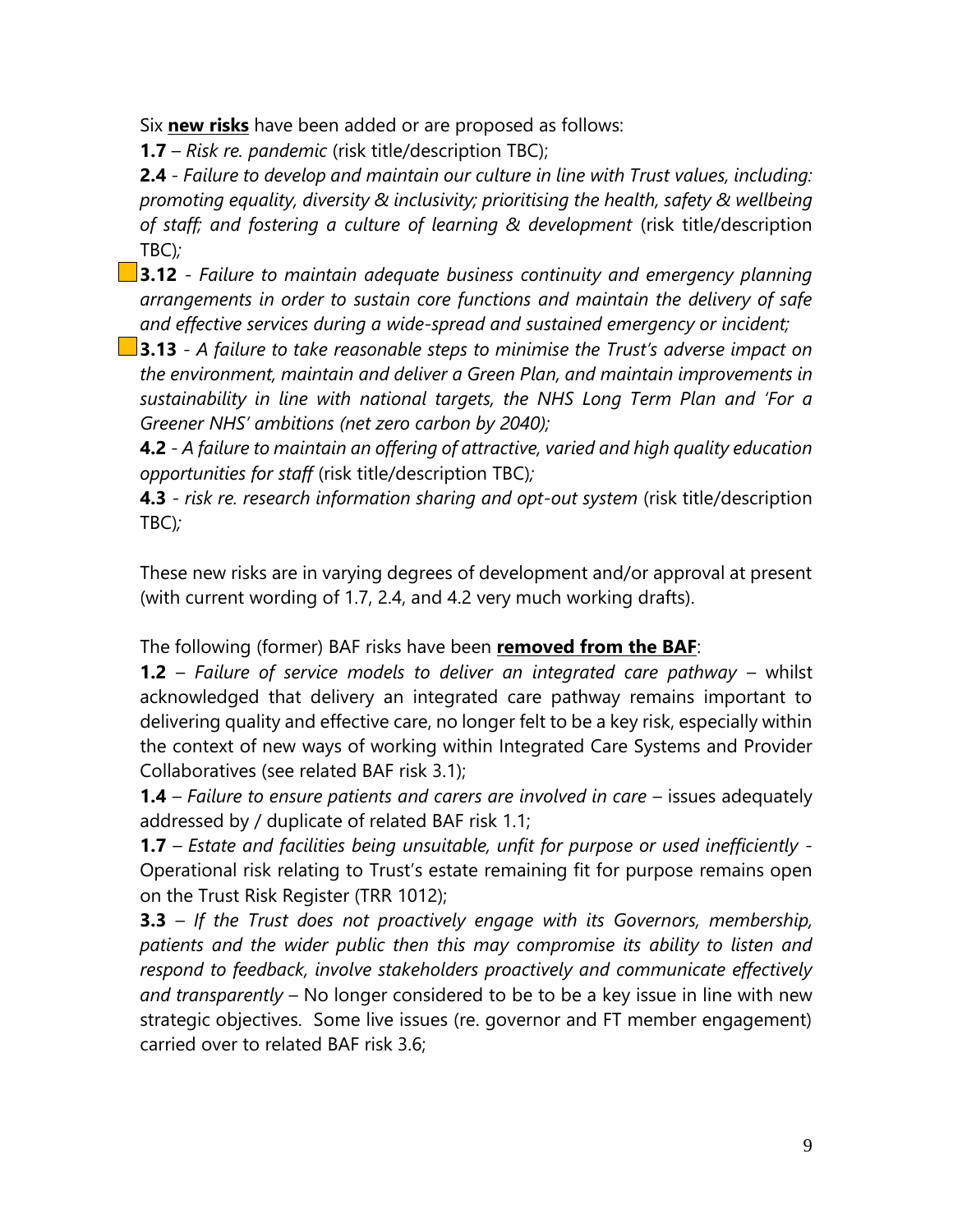**3.5** – *Risk of non-delivery of Productivity Improvement Programme/Cost Improvement Programme (PIP/CIP) savings and difficulty in maintaining financial sustainability -* consolidated with BAF risk 3.4;

**3.8** – *Poor quality clinical data and/or lack of data completeness* – risk considered to be primarily operational, rather than strategic. Risk relating to quality of clinical data remains open on the Trust Risk Register (TRR 1015);

**3.9** – *Failure to meet the key objectives of the project to replace the Electronic Health Record (EHR) –* remaining risk considered to be primarily operational, rather than strategic. Risks relating to EHR system remain open on the Trust Risk Register (TRR 1016);

**4.2** *- Failure to be sufficiently innovative and leading edge in its practice –* not felt to align to new SOs. R&D risks will be reconsidered (approx. May 2021) in line with new R&D strategy, once that has been developed and approved.

The remaining risks not listed above (subject to a few exceptions) have been given detailed consideration and **updated** where appropriate. Several risks have been re-described, in order that they more accurately articulate current (rather than historic) areas of concern. Such changes have been made in conjunction with and at the request of Executive owners.

#### **PART 3: Trust Risk Register (TRR)**

#### **TRR Processes**

The **TRR** sets out the **key operational risks** to the Trust achieving its identified long-term strategic objectives.

Monitoring and management of risks on the TRR is now undertaken via the Ulysses system. The risk owner of each risk on the TRR is a member of the Executive and has direct access to the TRR through the Ulysses Incident Management portal on the Trust's Intranet.

A new suite of reports has been (and continues to be) developed to enhance and facilitate monitoring and reporting of risks on the TRR; which, for example, can indicate 'at a glance' risk movement, risk ratings and closed risks.

The ambition is for directorate risk registers to migrate to Ulysses in the coming months. Maintaining TRR and directorate risk registers on Ulysses facilitates a single view of all risks that relate to each directorate, and the registers would "speak" in a way that satisfies an Internal Audit recommendation (PWC April 2020) to undertake a project review to centralise information including risk registers and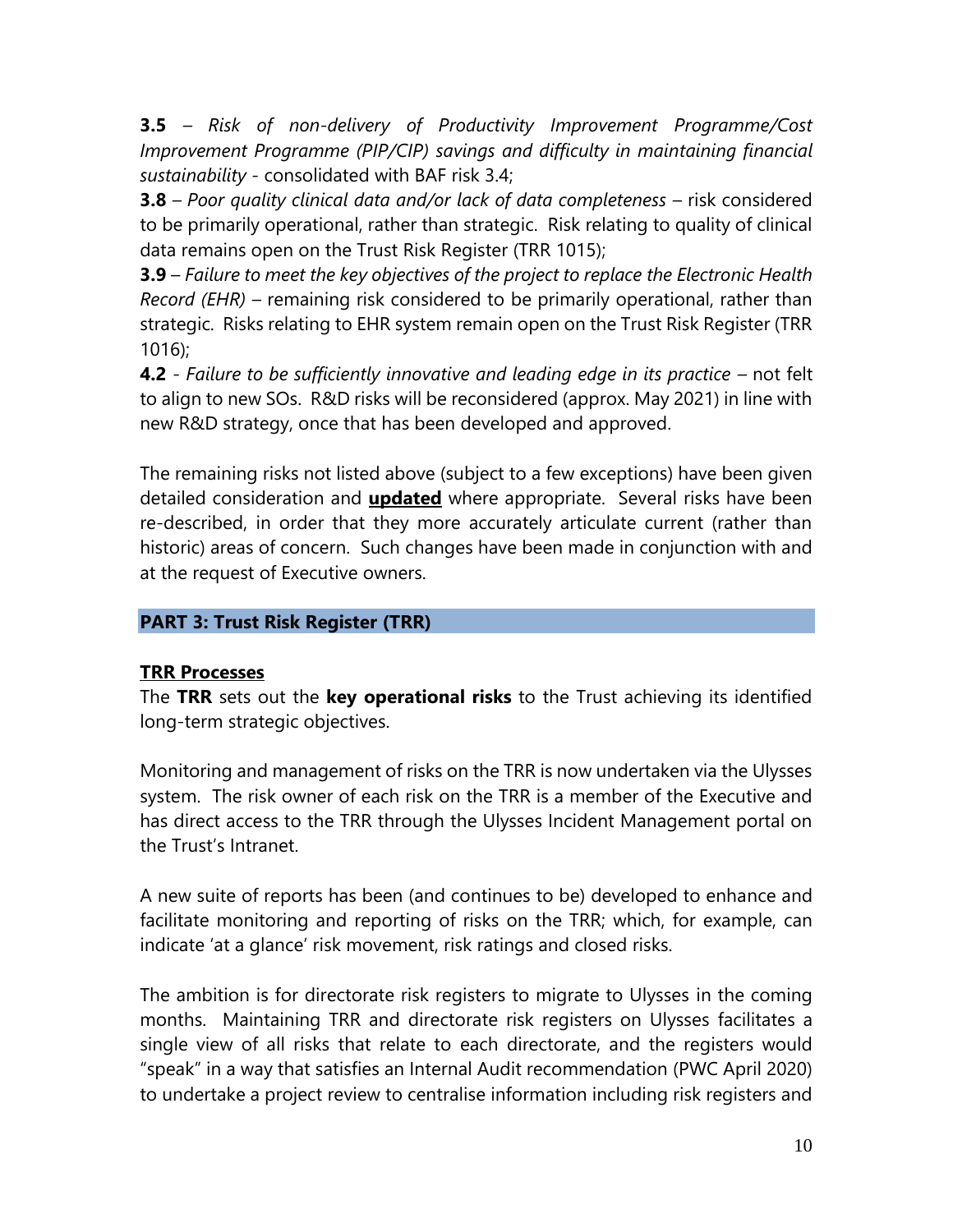associated action plans. Migration of the Community Services directorate risk register to Ulysses was completed in March 2021.

Key processes for management of the TRR now include:

- Each risk is assigned to a responsible executive director (or 'owner') for oversight;
- Each risk on the TRR is assigned a review frequency, and the Ulysses system automatically prompts as to when the next review is due. This is displayed in the TRR. Risks are now being routinely reviewed in line with these review dates via contact with the relevant executive director (or to a senior manager to whom they have delegated), and reviews are recorded against the risk on Ulysses for audit purposes.
- Trust Solicitor & Risk Manager and Risk Manager view the TRR weekly to determine which reviews are due and who will take responsibility for facilitating that review. Overdue actions are also reviewed and followed up with those responsible for the action.
- All risks on the TRR are aligned to an appropriate responsible Board committee ('monitoring committee'), and risk register reviews will form standing agenda items for those committees.
- Related risks are linked on Ulysses.
- Related incidents and risks are linked on Ulysses.
- Monthly meetings with senior managers for Community Services, Bucks Mental Health, and Oxon & SW Mental Health take place to discuss key risks issues within their directorate, including whether directorate level risks should be escalated to TRR.
- The TRR and BAF are reviewed regularly by the executive directors in the monthly Executive Management Committee (EMC) meetings. A rolling programme will help to ensure that, throughout the year, a range of risks are discussed at EMC.
- In March 2021 bi-monthly meetings with executive owners to review their respective TRR (and BAF) risks commenced.

# **'Red' risks on TRR**

The following TRR risks are rated as extreme risks with current risk ratings exceeding 15:

**1019** – *recruitment* – this mirrors BAF risk 2.2. Recruitment is a high-profile risk and one discussed frequently across a variety of forums and committees across the Trust. This risk is planned for detailed review by the HR senior management team this month, to ensure the risk description retains the right focus, that the current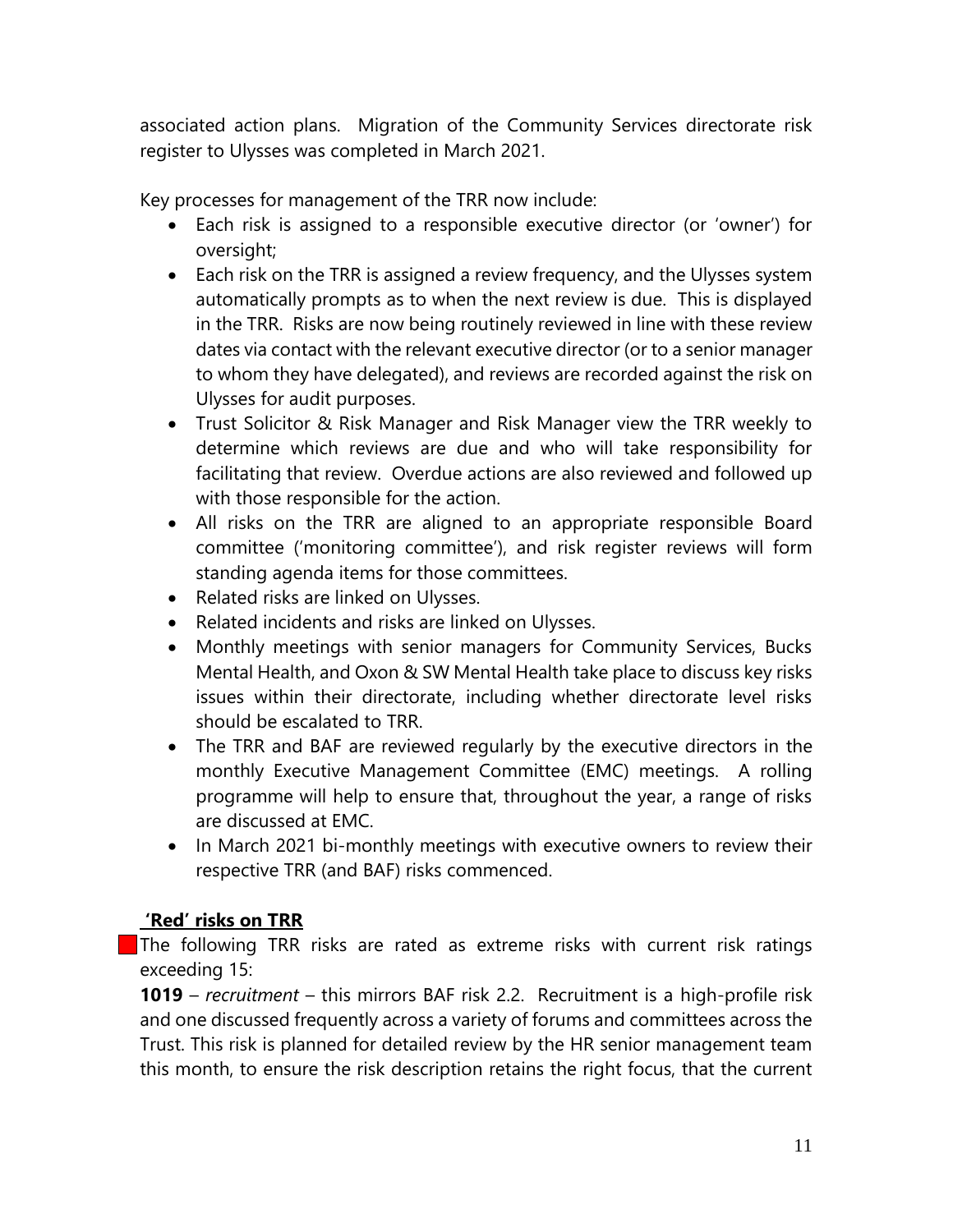risk rating is appropriate, and that all the current controls, mitigations and plans in respect of this issue are captured in the detail of the risk;

**1020** – *work related stress* – this risk rating should be considered in the context of the Covid-19 pandemic and resultant pressure on staff. Considerable progress has been made in respect of controls to manage and mitigate stress (captured in detail in the risk) which, but for the Covid-19 pandemic, would have been expected to have resulted in a reduction in risk rating from this time last year. However, pressures on staff consequent on the pandemic have been such that, despite improved controls and mitigations, it is assessed that the risk to staff of stress remains high;

**1068** – *waiting times (mental health services)* – the Board is invited to note that this is a new risk still under development. The current risk rating has been reached based on the ratings of similar risks on directorate level risks registers, but has not yet been formally assessed. It is intended that this risk (along with linked risk 1024 – *visibility of waiting lists*) will be escalated for focused discussion at the next EMC meeting in May 2021, as it is anticipated that further actions are needed to reach a strong level of assurance that this risk is being robustly managed;

**1084** – *inpatient self-harm* – there is a risk of injury to or death of patients with intent to self-harm if the Trust fails to: undertake appropriate risk-assessments; implement suitable risk management or care plans; control access to potentially dangerous items or other means by which to self-harm; and/or appropriately riskassess unsupervised time on the ward, leave or environmental features of wards. We have in place significant controls to manage this risk and a quality improvement programme (target to complete in autumn 2021) relating to individual risk assessments and care plans.

# **Risk Movement**

The following TRR risks have been subject to a **change in risk rating** since last review at a Board meeting in public:

**↓995** – *Covid-19- increased risk to vulnerable and BAME staff* – risk rating reduced from 12 to 8 in the context of individual staff risk assessments and action plans for those at increased risk;

**↑1004**- *availability of specialist mental health beds (LD & autism)* – risk increased from 4 to 12 to reflect pressure for specialist beds nationally and our current patient cohorts;

**↓1033** – *compliance with obligations under Mental Capacity Act and Deprivation of Liberty Safeguards (DOLS)* – risk rating reduced from 12 to 8 in the context of controls and systems which make non-compliance unlikely. Risk is now at target level.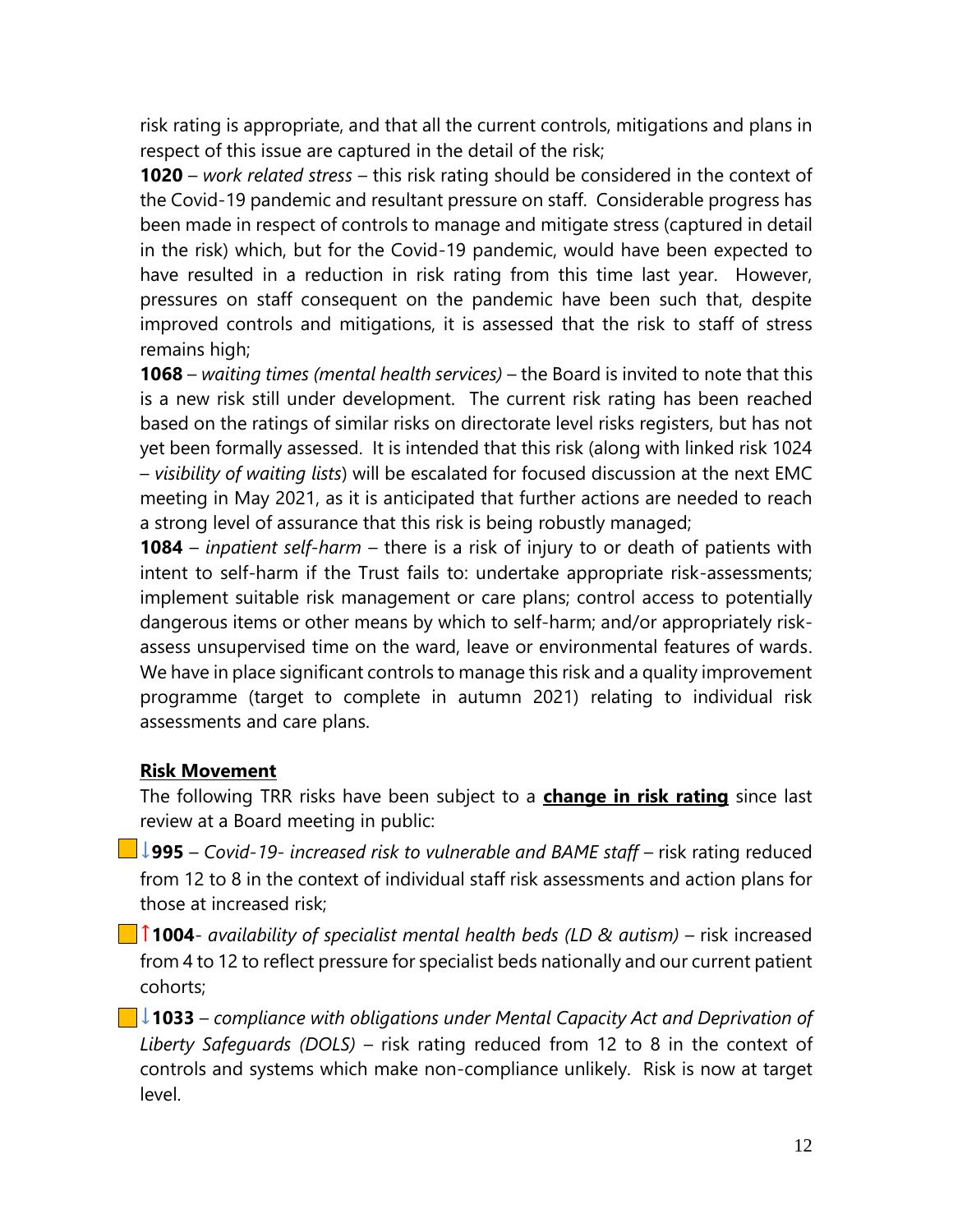**↑1063** – *training, supervisions and appraisals* – risk rating increased from 9 to 12 in the context of concern relating to supervisions. Recorded supervision rates have fallen during the Covid-19 pandemic.

#### 5 **new risks** have been added to the TRR:

- **1065** *– Cardiopulmonary Resuscitation Training -* This risk emerged from a report to the Executive Meeting on 28 September 2020 (also reported to the Quality Sub-Committee on 20 October 2020), which highlighted that the Trust was under target in terms of the number of staff completing (or refreshing) cardiopulmonary resuscitation training and (re)assessment. Significant progress in managing this risk has already been made, but work continues. This risk is currently rated 10 (Amber/High).
- **1066** *– Non-compliance with Mental Health Act -* The TRR held a number of risks (988, 992, 1002 & 1036) which related to the Trust failing to comply with its duties under the Mental Health Act, including: proper completion of statutory paperwork; presentation of rights; time limits for detention under s.136; and medical scrutiny of grounds for statutory detention. These various issues have been consolidated into one overarching risk, which addresses the risks associated with a failure to comply with the Mental Health Act and the controls in place to mitigate these risks. Updates to the controls have been added as applicable. The former risks [988, 992, 1002 & 1036] have been closed. This risk is currently rated 6 (Yellow/Moderate).
- **1068**  *waiting times (mental health services)* This risk is currently rated 15 (Red/Extreme). See detail included in 'red risks' above.
- **1082** *Fit testing of FFP3 masks* incorrectly fitting FFP3 masks do not provide adequate protection from Covid-19 infection. As such, a programme of fit-testing or staff is underway but due to the volume of testing required will not be complete until approximately September 2021. In the meantime, there are controls and mitigations in place, for example prioritisation of fit-testing for staff working in areas where there is high use of aerosol generating procedures. However, until the programme of fit-testing is complete (target September 2021) there will remain some risk to staff not yet fit-tested of contracting/spreading Covid-19, particularly if required to undertake resuscitation. This risk is currently rated 12 (Orange/High). **1084** – *inpatient self-harm* – This risk is currently rated 15 (Red/Extreme). See detail included in 'red risks' above.

#### The following risks have been **closed on the TRR**:

**993** *– Covid-19 risk – data protection and processing –* this risk was managed to target level. The period of acute risk as the Trust found new ways of working in the pandemic (e.g. home-working, remote access to data, virtual meetings) passed and many of these alternative ways of working have become the 'new normal'. A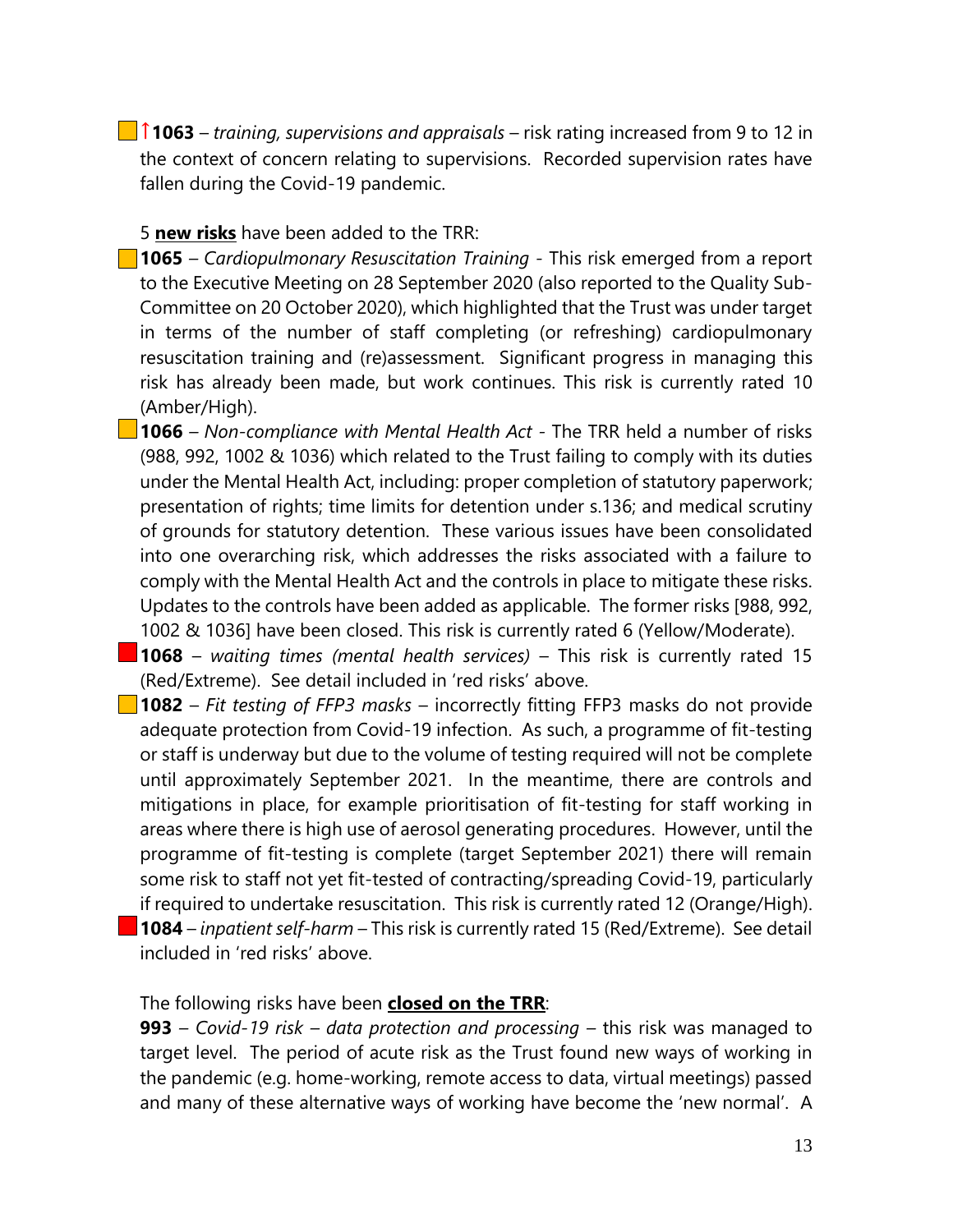general (i.e. non-COVID specific) GDPR risk exists elsewhere on the TRR [1014] and that risk addresses ongoing challenges/risks as regards the lawful processing of data.

**998** – *Covid-19 risk - staff return to sites* - Current situation is quite different to had been anticipated when this risk was added in April 2020. Given new ways of flexible working and facilities for working from home it is no longer anticipated that there will be a mass return to sites until it is safe to do so. This risk was relevant, but was closed once it no longer reflected the reality or intentions of the Trust.

**1009** – *care notes implementation in community hospitals* –

**1016** – *EHR system functionality* -

**1017** - *Staff Mandatory Training* - superseded by risk 1063*;* 

**1023** – *Same-sex breaches in inpatient settings* – this risk was managed to target level and assurance was obtained that controls were effective (no same-sex breaches in 2020 or 2021). Risk will remain open on Quality Governance Risk Register for continued monitoring;

**1029** – *Non-delivery of Cost Improvement Programme (CIP) targets and actual budget over-spends* - Risk mirrored BAF risk 3.4 so considered unnecessary. Risks associated with financial sustainability, the financial plan and CIP to be managed via the BAF.

**1032** *– delay in transfer of patients from community hospitals -* Closed following discussion with Community Directorate.

**1034** – *Pain reassessment in community hospitals and MUI* – Closed following discussion with Community Directorate. Risk was reduced via implementation of new processes, and good assurance obtained via local audits that pain reassessments are now undertaken appropriately. continues to be managed via service risk register.

**992, 988, 1002, 1036** *– various risk relating to duties under the Mental Health Act -* superseded by consolidated risk 1066. *S*ee comments in relation to risk 1066 above. Any/all outstanding actions in relation to these risks were completed before closure.

# **COVID-19 Risks**

In addition to the range of Trust-wide risks on the TRR, a group of COVID-19 specific risks have been managed on TRR since April 2020 and reviewed regularly (with risk owners, operational leads and via Board Committees) since that time. Those risks and their current RAYG ratings are summarised below:

|     | <b>Risk Description &amp; RAYG Rating</b> | <b>Movement of</b><br>risk rating since<br><b>Sept 2020</b> |
|-----|-------------------------------------------|-------------------------------------------------------------|
| 990 | <b>Personal Protective Equipment</b>      |                                                             |